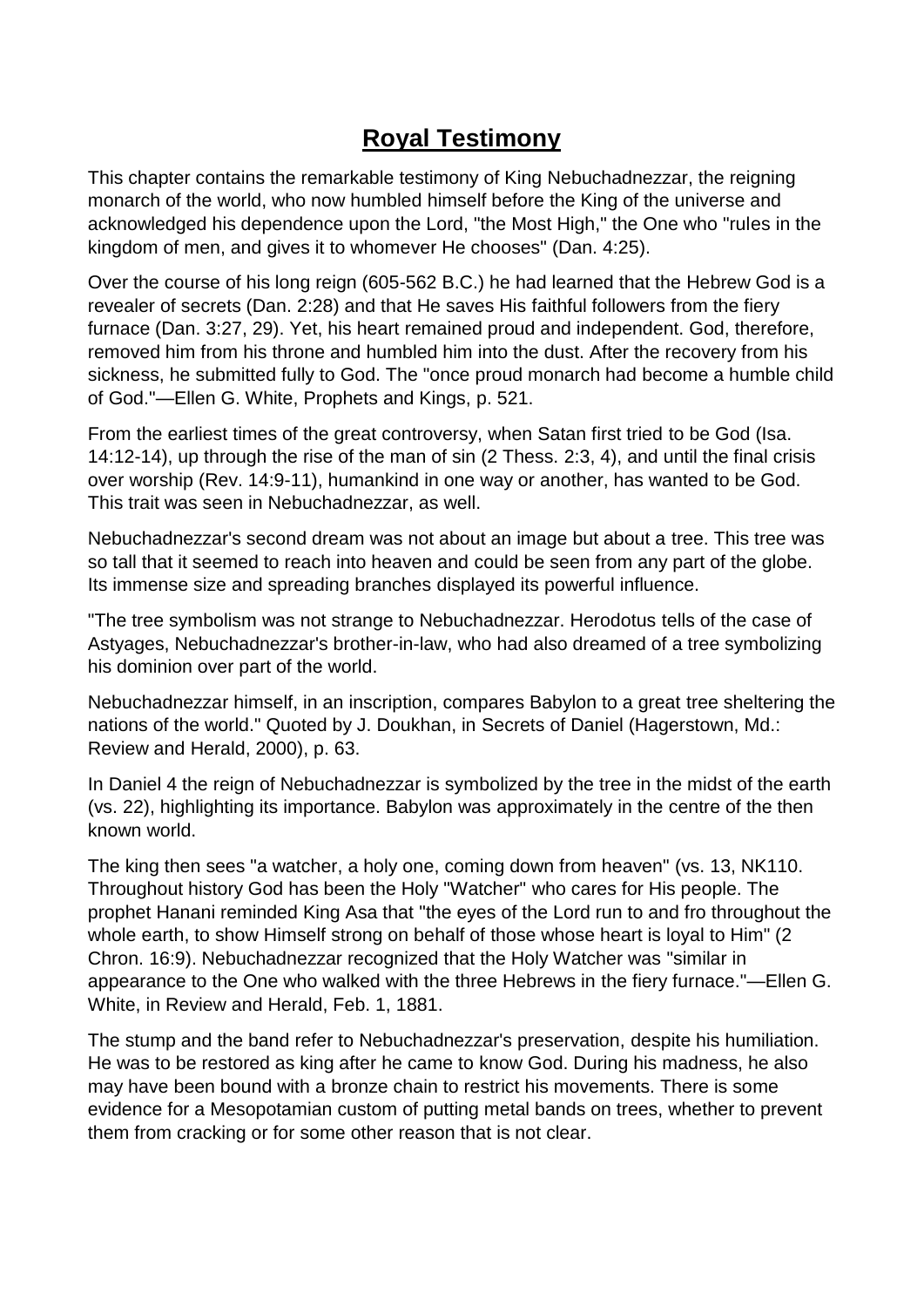Remnants of a tree with bronze rings or bands were unearthed at Khorsabad, at the entrance to the temple of [the sun god] Shamash. (See J. J. Collins, Daniel [Minneapolis: Fortress Press, 1993], p. 226.)

Though they share much in common, a few crucial differences exist between the two stories. One of the most striking is that, in Daniel 4, the king doesn't threaten anyone with death. Though he has a long way to go spiritually, perhaps what we see here is a bit of the sanctifying process of God working on him. He no longer wants to kill those who don't satisfy his every whim.

Daniel was troubled because of the gravity of the situation. How do you tell the king that he will become insane for seven years? Yet, he had to tell him the truth, whatever the consequences. The counsel that Daniel eventually gave indicates that the king could still avoid the threatened judgment. God intended the king to learn a certain lesson from this dream; or, if not from that, from the experience it forecast. Then, when the lesson was learned, his kingdom would be restored to him.

God's rulership was the lesson God had been seeking to teach the king from the beginning. Some thirty years earlier Daniel had told the king, " 'the God of heaven has given you a kingdom"' (Dan. 2:37, 38, NKII9, but Nebuchadnezzar had set up an image of gold to declare his independence from the Most High. In other words, he had refused to accept God's sovereignty. Now he was given another opportunity to learn this lesson, but again he failed.

Pride goes before destruction. This Bible study is about King Nebuchadnezzar's pride, downfall, and conversion. This study will breakdown Daniel chapter 4 verse by verse to examine King Nebuchadnezzar's dream about a great tree that reached to the heavens and was later chopped down. The dream troubles him and of all the wise men, only Daniel interprets the king's dream. The dream is a foreshadowing of what is going to happen to the king because of his pride; and despite Daniel's advice to turn from his ways, the king continues down his destructive path. The dream was not just for the king but to inform all the inhabitants of the world throughout history of an important truth. We'll examine the details of what happens to the king and how/why he is later restored and blessed by God. We'll identify several critical lessons that warn us of pride and how we can avoid falling into its destructive path.

# **Message of Daniel Chapters 1-4**

Daniel Chapters 1 – 4: reveal a God who is in absolute control of history:

# **Chapter 1**:

The Hebrews were taken captive to Babylon because 'God gave them' into the king's hand (Daniel 1:1, 2). God also gave them wisdom and understanding.

# **Chapter 2**:

Nebuchadnezzar was king of Babylon because God placed him there (Daniel 2:37, 38). It is God who determines how history will flow and it is He who will establish a kingdom which shall never be destroyed. Only a God who is able to reveal the future history of the world can mold events so that they reach the climax which He has established (see Isaiah 46:9, 10).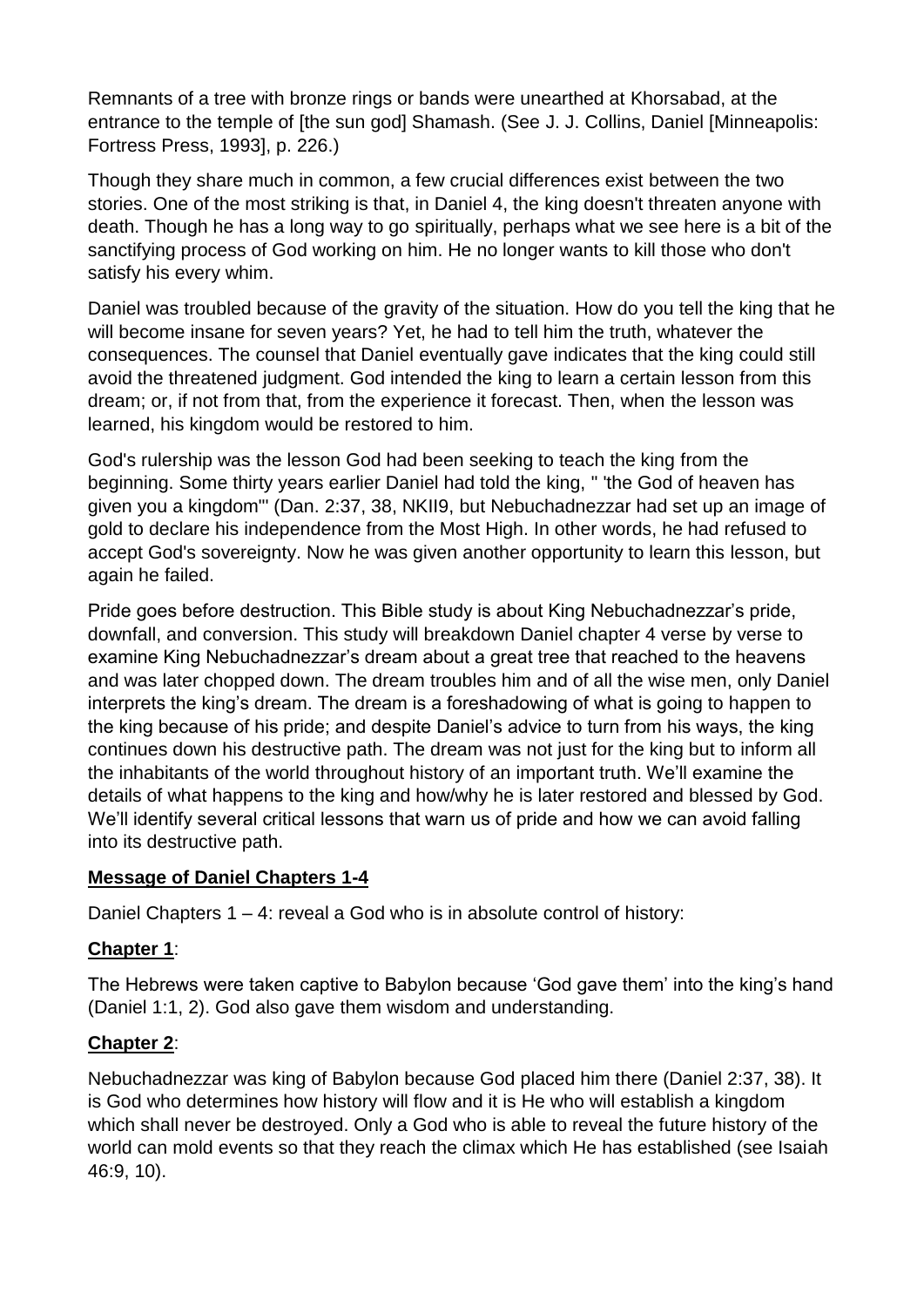# **Chapter 3**:

When the king flexed his muscles and attempted to change God's perspective of history (God's times) and kill everyone who did not agree, God showed him that his power is limited—there were three young men who would not bow to the king's authority. When the king threw them into the furnace God overturned their death sentence by personally delivering them from the fire.

## **Chapter 4**:

This chapter reveals, in multiple ways, that God is in control of history (Daniel 17, 24-26, 32, 34, 35 and 37). God took away the king's throne, preserved it while he was insane and then restored it to him at the end of the seven times. Notice carefully some of the expressions used in this chapter: "they shall" (verses 25 and 32), "was driven" (verse 33) "was established", "was added" (verse 36). These passive verbs indicate that someone besides the king is doing these things. And who is doing it? The answer is in verse 17: the Watchers from heaven.

Why do nations rise and fall? Daniel's counsel to Nebuchadnezzar gives the answer to this question (see Daniel 4:27). Notice also the following verses on why nations fall (Proverbs 14:34; 16:12; 20:28; Psalm 33:12).

## **Lessons from Daniel 4**

We are confronted with various diseases, among them mental and psychological illnesses. Depression has become a specific problem in our days. In Daniel 4 we read about King Nebuchadnezzar for the last time, and he is suffering from a mental disease.

## **I. Discussion of the Chapter**

## A. The Frame

The Aramaic text begins in Dan 3:31 while in English versions that Dan 3:31 is Dan 4:1. We will follow the English verse numbering.

vs. 1–3 The following report is Nebuchadnezzar's autobiography. What do these introductory words reveal about Nebuchadnezzar's relationship to God?

- He respects God as the One who is the Most High.

- He testifies to God's work in him.
- He acknowledges God's universal and eternal rule.
- v. 37 Nebuchadnezzar's report ends with a doxology.

## B. The Dream and the Problem of Its Interpretation

vs. 4, 5 Having reached the climax of his power, Nebuchadnezzar receives a second dream from God. The dream is terrifying.

vs. 6–9 The wise men cannot interpret the dream, although this time the dream is related to them (compare with Dan 2). Again Daniel is brought to solve the problem. The phrase "in whom is the spirit of the holy gods" underlines the high esteem Daniel enjoyed. It is strange that people do not rely on God immediately; instead they first try to solve problems themselves.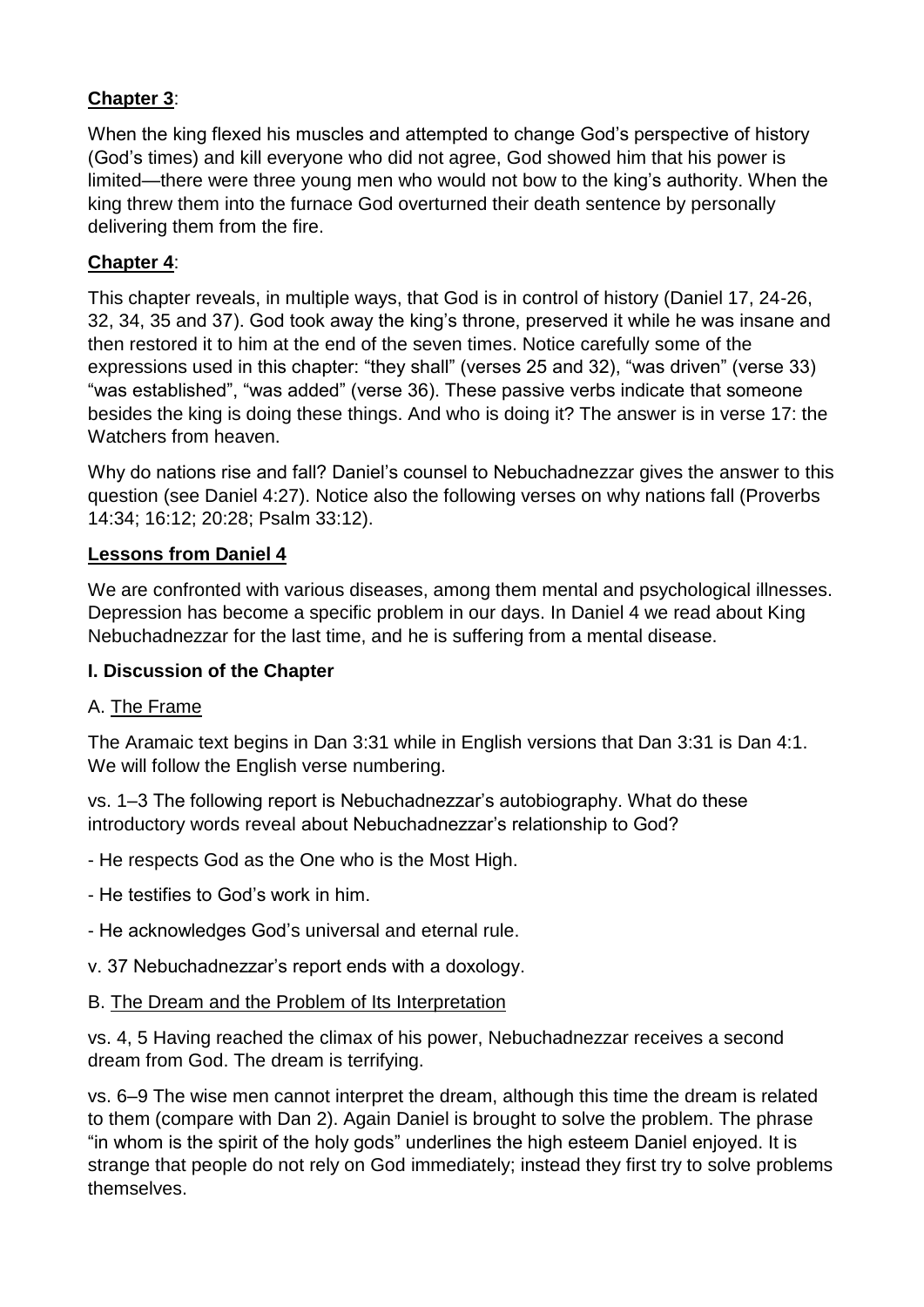v. 8 What does "according to the name of my god" express?

- Nebuchadnezzar had somehow acknowledged the true God (Dan 2 and 3) and yet adhered to his own god(s).

- There was no true conversion.

- Maybe for him the almighty God was one among many gods.

#### C. The Dream

vs. 10–18 The dream refers to a tree that is to be cut down. A heavenly being announces the judgment on the tree. The tree is a symbol, for we hear about a human heart that will be replaced by the heart of a beast. A time span is given for this "beastly" condition.

v. 17 The main thought of the chapter is that God is the highest authority. He is the Lord of history and the Lord of humankind. This concept appears repeatedly in Daniel (2:21; 3:33; 4:17, 25, 26, 32, 34, 35, 37).

#### D. The Interpretation

v. 19 How does this verse describe Daniel?

- He does not rejoice over Nebuchadnezzar's judgment. Instead he feels sorry about what is to happen to him.

#### - He cares for the king.

How few bear in mind that the tempter was once a covering cherub, a being whom God created for His own name's glory. Satan fell from his high position through self-exaltation; he misused the high capabilities with which God had so richly endowed him. He fell for the same reason that thousands are falling today, because of an ambition to be first, an unwillingness to be under restraint. The Lord would teach man the lesson that, though united in church capacity, he is not saved until the seal of God is placed upon him.

The Lord has a work for us all to do. And if the truth is not rooted in the heart, if the natural traits of character are not transformed by the Holy Spirit, we can never be colaborers with Jesus Christ. Self-will constantly appear, and the character of Christ will not be manifested in our lives.—Ellen G. White Comments, in The SDA Bible Commentary, vol. 7, p. 969.

Speaking of Satan, the Lord declares that he abode not in the truth. Once he was beautiful, radiant in light. But God's Word declares of him, "Thine heart was lifted up because of thy beauty."

Satan instigated others to rebel, and after they were cast out of heaven he bound them together in a confederacy to do all the evil possible to man, as the only means of striking God. Excluded from heaven, he resolved to be avenged by injuring the workmanship of God… .

Satan's aim had been to reproduce his own character in human beings. No sooner was man created than Satan resolved to efface in him the image of God, and to place his stamp where God's should be. And he has succeeded in instilling into the heart of man the spirit of envy, of hatred, of ambition. In this world he has set up a kingdom of darkness, of which he, the leader in guilt, is prince. He desired to usurp the throne of God. Failing in this, he has worked in darkness, in crookedness, in deception, to usurp his place in the